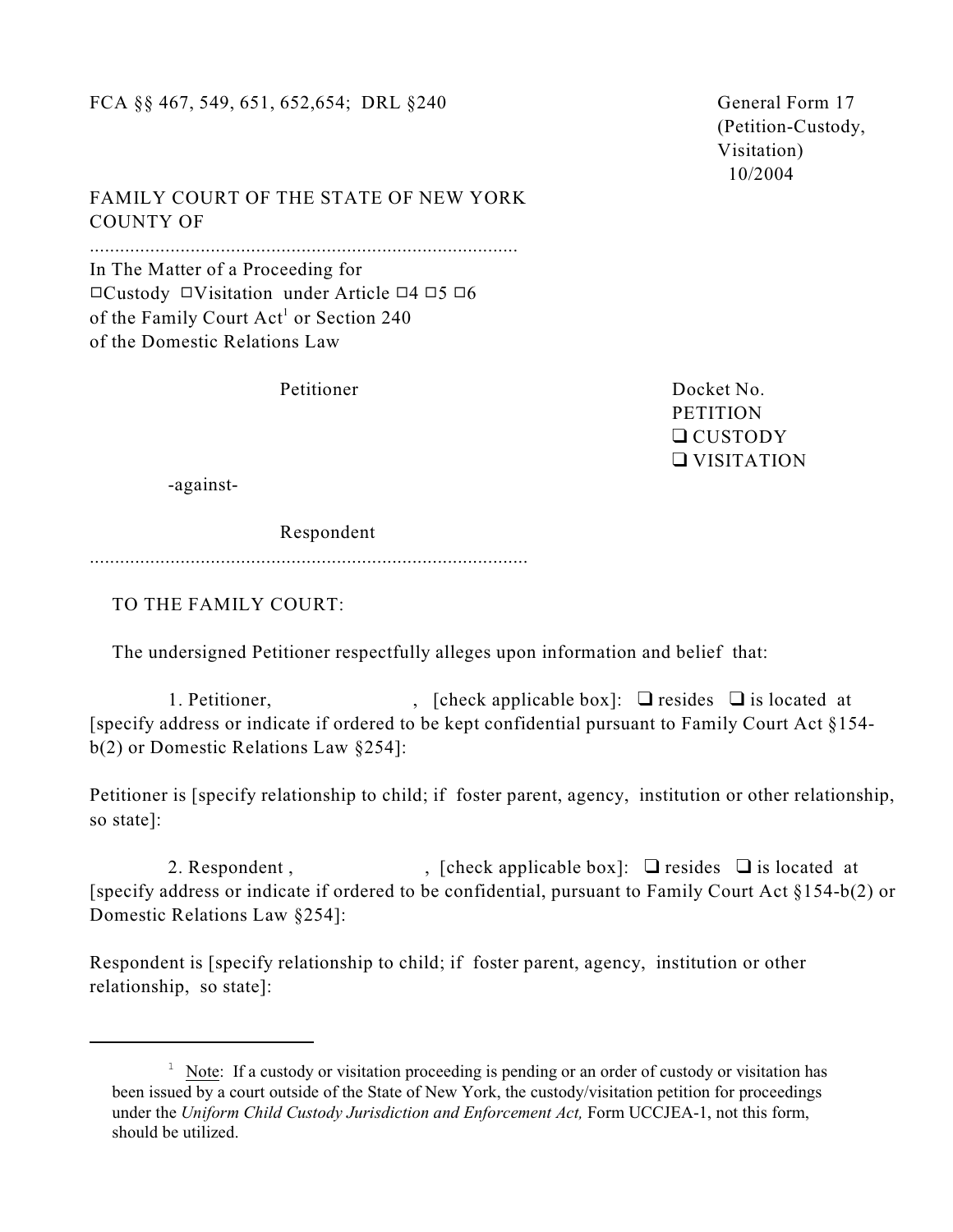3. [Delete if inapplicable]: An order was issued by Court, County, State of , referring the issue of  $\Box$ custody  $\Box$  visitation to the Family Court of the State of New York in and for the County of [specify]:

4. The name, present address and date of birth of each child who is the subject of this proceeding are as follows [specify address or indicate if ordered to be kept confidential pursuant to Family Court Act §154-b(2) or Domestic Relations Law §254]:

Name Address Date of Birth

5. (Upon information and belief) During the last five years each child who is the subject of this proceeding resided at: Name  $\qquad \qquad \text{Address}^2$  Duration (from/to)

6. (Upon information and belief) The name and present address of the person(s) with whom each child resided during the past five years are as follows; Name  $Address<sup>3</sup>$  Duration (from/to)

7. [Check applicable box(es). Delete inapplicable provisions]: a.  $\Box$  The father of the child(ren) who (is)(are) the subject(s) of this proceeding is [specify]:

 $\square$  The father was married to the child(ren)'s mother at the time of the conception or birth.

 $\Box$  An order of filiation was made on [specify date and court and attach true copy]:  $\Box$  An acknowledgment of paternity was signed on [specify date]:

.

by [specify who signed and attach a true copy]:  $\Box$  The father is deceased.

 $b. \Box$  The father of the child(ren) who (is)(are) the subject(s) of this proceeding has not been legally established.

c.  $\Box$  A paternity agreement or compromise was approved by the Family Court of

 $2^{\circ}$  Specify address or indicate if ordered to be kept confidential pursuant to Family Court Act §154-b(2) or Domestic Relations Law §254.

 $3\overline{3}$  Specify address or indicate if ordered to be kept confidential pursuant to Family Court Act §154-b(2) or Domestic Relations Law §254.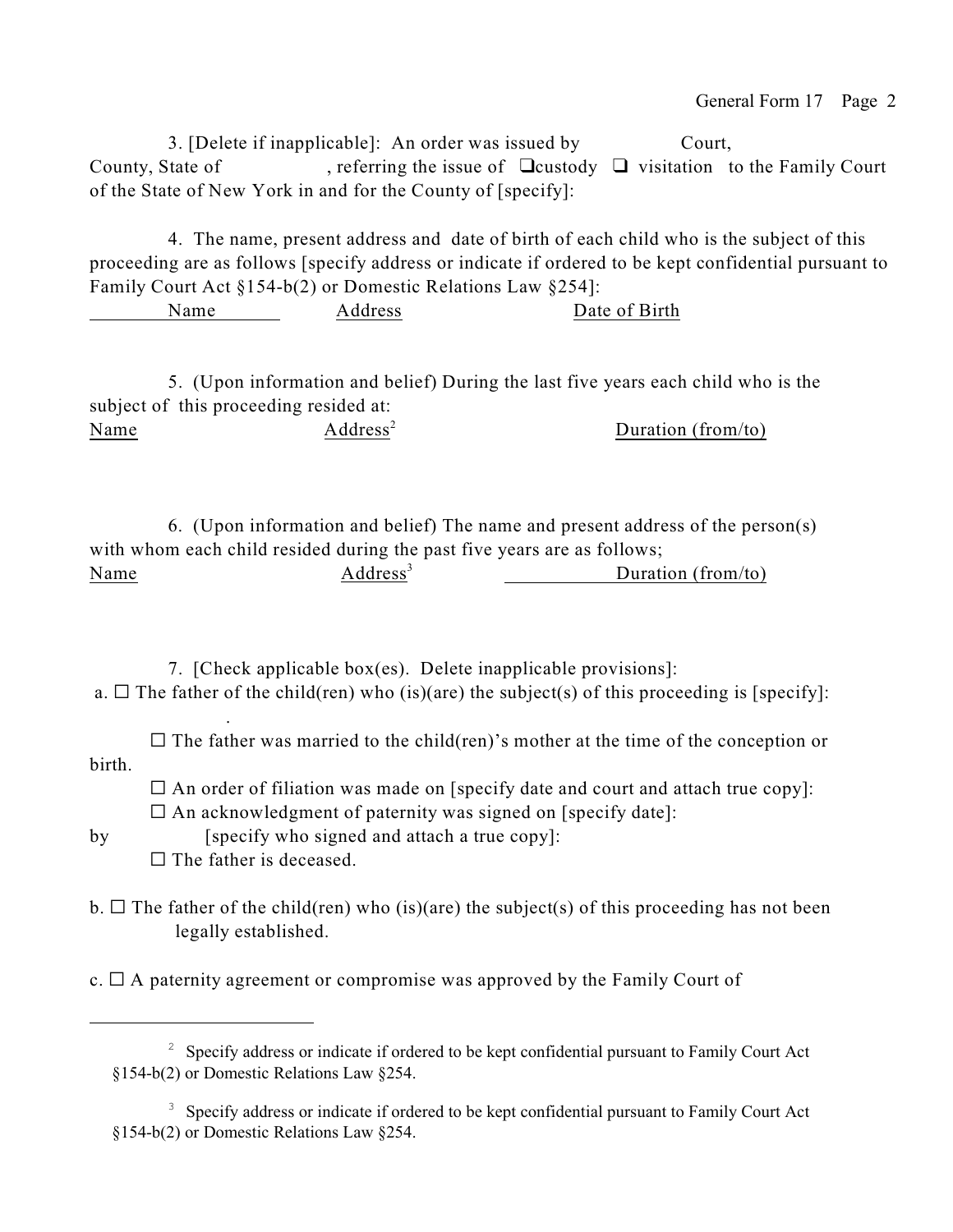County on , concerning [name parties to agreement or compromise and child(ren)]: A true copy of the agreement or compromise is annexed hereto.

8. [Applicable to cases in which mother is not a party]: The name and address of the mother is [indicate if deceased or if address ordered to be kept confidential pursuant to Family Court Act §154-b(2) or Domestic Relations Law §254]:

9. [Delete if inapplicable]: Petitioner has participated as a  $\Box$  party  $\Box$  witness  $\Box$ other capacity [specify]: in other litigation concerning the custody of the same children in  $\Box$  New York State  $\Box$  Other jurisdiction [specify]: If so, specify type of case, capacity of participation, court, location and status of case.

10. A custody or visitation proceeding concerning the same child(ren)  $\Box$  is  $\Box$  is not pending in New York State. [If pending, give court docket number and status of case]:

 11. The custody or visitation of the child(ren) has been determined or agreed upon in the following instruments [specify court, if any, and date and attach true copy of instrument(s)]:  $\Box$  Custody order of [specify court and location]: , dated [specify]:

 $\Box$  Stipulation of settlement in [specify court and location]: , dated [specify]:  $\Box$  Judgment of Divorce of [specify court and location]:  $\Box$  dated [specify]:

 $\square$  Separation Agreement, dated [specify]:

 $\Box$  Custody or Guardianship Agreement confirmed by [specify court and location]:

, dated [specify]:

12.  $\Box$  Petitioner  $\Box$  Respondent obtained custody of the child(ren) on [specify date]:  $\qquad \qquad$  , as follows:

13. It would be in the best interests of the child(ren) to have  $\Box$  custody  $\Box$ visitation awarded to the Petitioner for the following reasons:

14. There has been a change of circumstances since entry of the  $\Box$  order  $\Box$ judgment awarding  $\Box$  custody  $\Box$  visitation in that:

 15. An Order of Protection or Temporary Order of Protection was issued [check applicable box(es]:  $\Box$  against Respondent  $\Box$  against me in the following criminal,